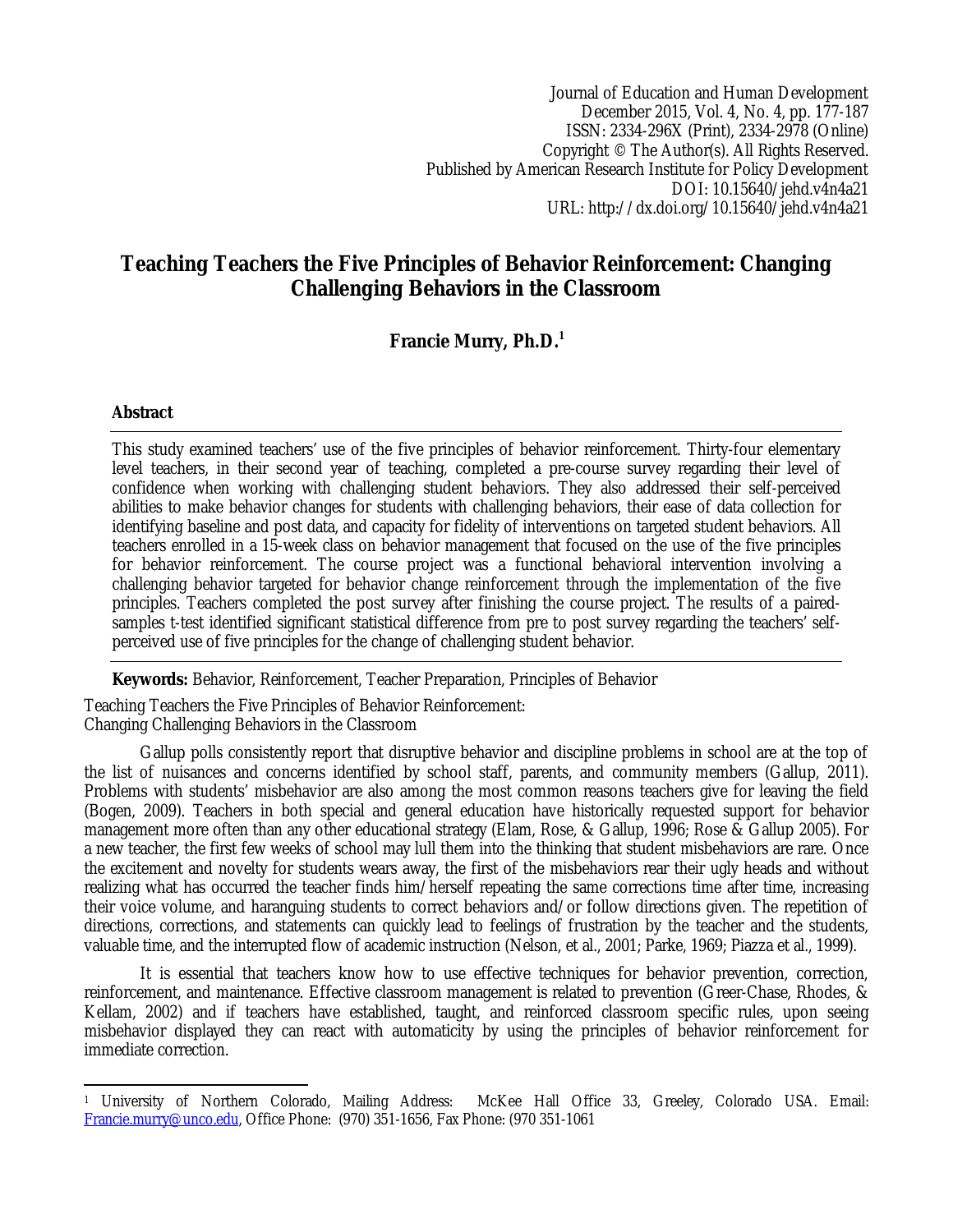Their response can help avoid fruitless effort that lead to exhaustion both emotionally and professionally and most importantly keep the flow of instruction smooth (Patricia & Stanley, 2008). The long-term benefit is also to students, who when allowed to continue displaying misbehavior often become disengaged, leading to dropping out from school and possibly experiencing other psychological and legal ramifications (Sweeten, 2006).

Most teachers do not lack the knowledge that they should use positive reinforcement (Renshaw, Christensen, Marchant, & Anderson, 2008); however, when faced with nuisance and/or inappropriate behavior, their desire is to immediately stop the misbehavior rather than reinforce a new desirable behavior (Shea & Bauer, 2012; Van Houten et al., 1982; Wolfgang, 2001). Punitive interventions are the first response many teachers react with when faced with a challenging behavior. Ironically, the very behaviors teachers attempt to eliminate through the use of disciplinary interventions are those that typically increase in frequency or degree (Mayer & Sulzer-Azaroff, 1990). Initially, the use of punitive actions seems effective, as the behavior usually immediately stops, although it is not a long-term effect and punishment does not provide students with new skills or new ways of behaving. While punitive interventions can create a temporary sense of relief for teachers, they do not provide the lasting effect of healthy behaviors or life-long skills that students can use in future situations (Bach & McCracken, 2006).

When teachers perceive themselves as lacking the preparation to effectively deal with students who present challenging behaviors their levels of stress increase (Abidin & Robinson, 2002; Westling, 2010). As stress increases teachers attempt to use techniques that often increase student misbehavior (e.g., ignoring, verbal and non-verbal reprimands, punishment, loss of student privileges/response cost, and physical exclusion). The misbehavior of the student often leads to labels such as chronic behavior problem, with the result of removal from the current educational setting. A vicious cycle is replayed of student misbehavior reacted to by adult punishment which is repaid in kind by more student misbehavior (Sulzer-Azaroff & Mayer, 1994) and often teachers only see removal as a solution to the continual disruption.

The teacher-student cycle typical ends with the student who is exhibiting the most challenging behaviors being excluded from the educational setting. This exclusion may not occur immediately as a physical isolation. Instead, it may present as an emotional or psychological one. The emotional distancing of an adult from a student is often a cue to other students to isolate "the culprit" as well from their social circle. Long-term social rebuffs cause psychological damage for students who are already vulnerable. Physically removing the student provides the teacher with a sense of relief and reinforcement for using punitive or aversive consequences. If the teacher lacks the automaticity to implement positive techniques to address misbehavior, he/she is more than likely to repeat the use of punitive/aversive techniques in reaction to a similar behavior displayed by another student or when/if the student returns to the educational setting.

### **Importance of the Study**

Students do not learn better ways of behaving when a teacher uses punitive/aversive consequences for misbehaviors (Sugai & Horner, 2002, 2009). The immediate and/or temporary halting of the student misbehavior reinforces the teacher to use the aversive consequence. If the response by the teacher continues to provide a sense of relief, the reaction is then justified and there is no reason to reflect or develop a different approach. Relief and justification also lead to less consideration of teaching the student new skills. Teachers are reinforced to use the same techniques which provided relief earlier in order to avoid the cycle of struggling with students. They do not recognize the relief is often short-term and are not reinforced to find a different reaction to their students' misbehavior (MacDonald & Speece, 2001).

To successfully address inappropriate behavior and teach students new skills and better ways of behaving, the teacher will need to teach acceptable or new behaviors in a consistent and positively reinforcing manner. Teaching students new behaviors requires that the teacher use principles that include positive reinforcement for the behavior change while concomitantly creating opportunities for the students to use the new learning (Rancifer, 1995).

Five principles of behavior reinforcement and maintenance were taught to teachers for the management and change of students' misbehavior in the classroom. These principles have a long history of research showing that when consistently used, behavior changes and students' use of newly learned skills are maintained. A major premise is that the consistent implementation of the principles is critical to establishing a positive learning environment. This environment is where every student can become proactive, productive, participatory, and can successfully change behavior and learn new skills.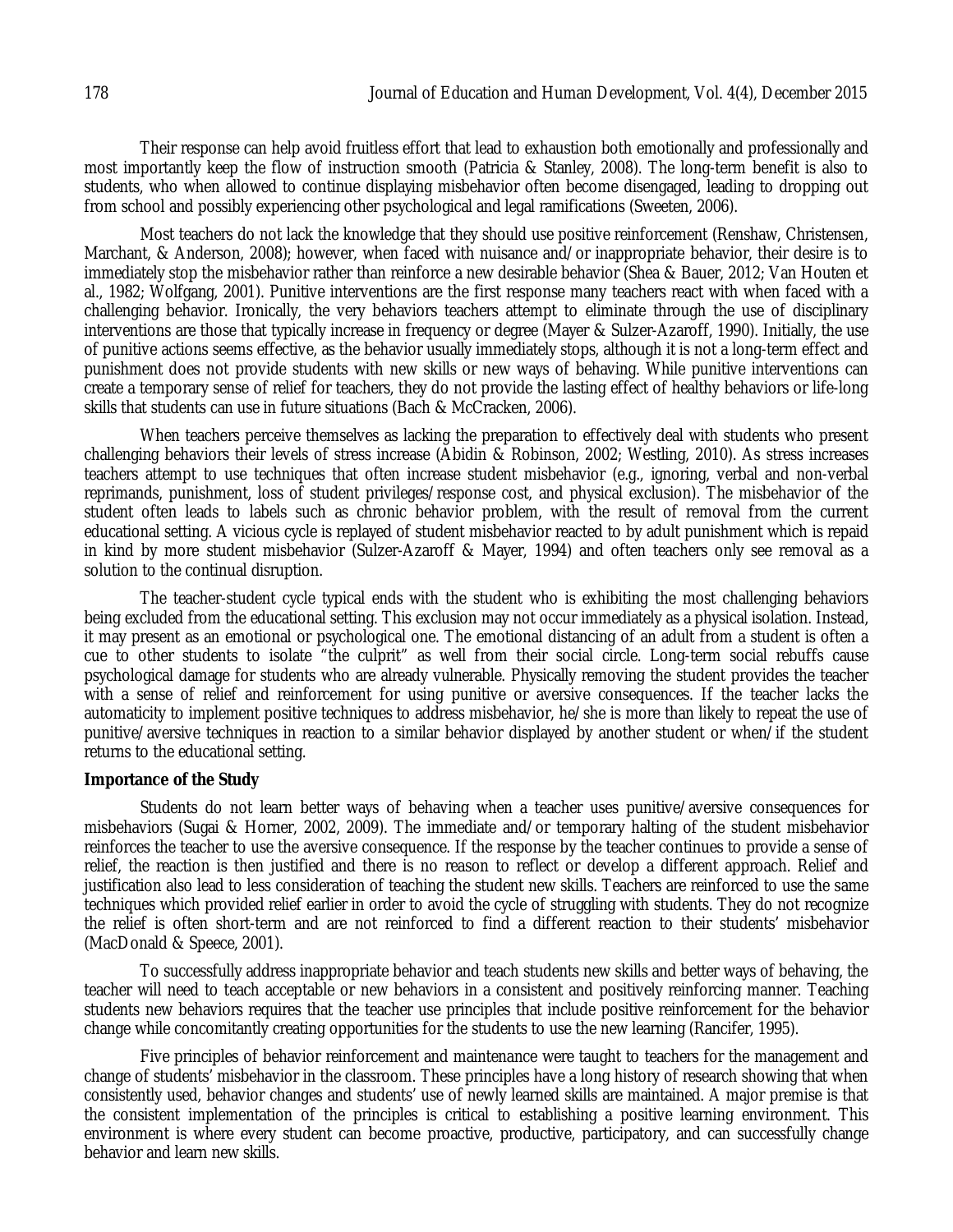The effectiveness of these principles is predicated on the belief that teachers will reinforce and teach the desired new behaviors rather than focus on punishing the misbehaviors. The only fallacy is the human error factors; specifically, the adult's inconsistent implementation of principles, misidentification of what is increasing behavior, and reverting to negative/aversive consequences when faced with frustration.

### **The Objectives of the Study**

The five principles that teachers must use in order to reinforce effective behavioral change are: (1) the teacher must see the desired behavior before reinforcement can be given; (2) the teacher must reinforce the desired behavior immediately after seeing the student perform it; (3) the teacher must reinforce the desired behavior each time the student performs it; (4) if a tangible reinforcer is used, it must be paired with a social reinforcer; and (5) once the teacher is satisfied with the student's display of the desired behavior, he/she can begin reinforcing intermittently (Shea & Bauer, 2012). These principles lay the foundation for making changes to challenging misbehaviors that cause interruptions to learning and undermine academic success as well as the underpinnings of creating a safe classroom environment. The objectives of this study are to examine teacher use of these principles.

### **Methodology of the Study**

The participants were 34 teachers (15 males and 19 females) in their second year of elementary grade teaching while simultaneously working on their master degrees in special education. They taught elementary grades ranging from 3 through 6 grade in inclusive classrooms for students with and without disabilities. All teachers provided information confirming that they currently had at least one student with challenging behaviors in their classroom who had been removed for behavioral reasons more than once during the last three months. Each teacher completed a pre-course survey regarding their level of confidence when working with challenging student behaviors, their selfperceived abilities to make behavior changes for students with challenging behaviors, their ease of data collection for identifying baseline and post data on targeted student behaviors, and capacity for following fidelity of behavioral change techniques for intervention.

All teachers enrolled in a 15-week class on behavior management that focused on the use of the five principles for behavior reinforcement. The course project was a functional behavioral intervention involving a challenging behavior targeted for behavior change support through the implementation of the five principles. Teachers completed the post survey after finishing the course project.

### Course Components for Using the Five Principles

The principles of behavior reinforcement taught in the course are dissected in the following pages with a detailed explanation of implementation effectiveness and the conceptual foundation of each principle. Each explanation is followed by a description, the research basis, and an example and nonexample of a teacher implementing each principle. Critical factors in the successful application of the principles are the timing of reinforcement; specifically in terms of immediacy and consistency, systematic implementation with fidelity, understanding reinforcing behavior(s) (Maag, 2001), and then the scheduling and maintenance of the desired behavior (Fisher, Piazza, & Roane, 2011).

### Reinforcement is Only Given when the Behavior is Seen

If the teacher wants a student to behave a certain way, he/she must see the student perform the desired behavior, or at the very least some portion of it, before he/she can reinforce it. This principle may seem simplistic in its statement; however, very often teachers try to reinforce a behavior that the student either does not have in their skill repertoire or the student does not know all of the steps for skill completion. Therefore, the teacher must take caution to be sure he/she is only reinforcing the behavior he/she want to see (Walker, Shea, & Bauer, 2004), rather than the misbehavior. Once the teacher sees the desired behavior performed, he/she must reinforce it if he/she wants to see it more often (Mather & Goldstein, 2001). It is essential that the teacher reinforces the student only after he/she performs the desired behavior (Kerr & Nelson, 1989). Teachers may give reinforcement when they have no intention to do so. They may mistakenly reinforce when they don't mean to and should be clear in the intentional use of reinforcement for the behavior they want to see displayed.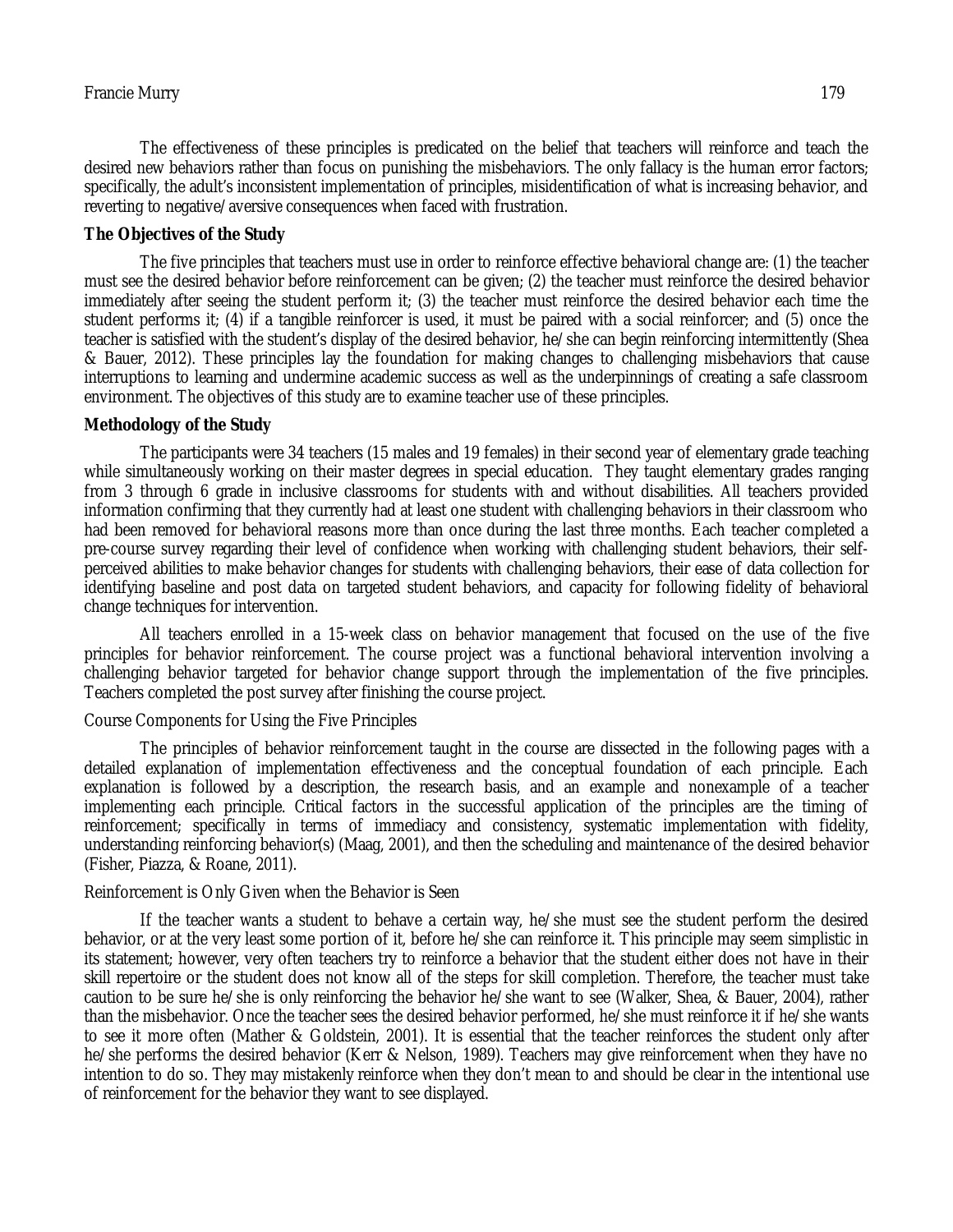For example, Madsen et al., (1968) found that when teachers used verbal reprimands and told students to sit down, the students being observed increased the number of times they got out of their seats. In their study, the action by the teachers of using a verbal reprimand became the reinforcement for the students to get out of their seats. By using the negative verbal reprimand, instead of a positive reinforcement for staying in their seats, the teachers thwarted student's learning a new behavior or skill; staying in their seats during independent work time by teacher coercion reinforced an unintended behavior (Shores, Gunter, & Jack, 1993). The first principle emphasizes that the teacher must see the desired behavior performed by the student and then reinforce that behavior after he/she see it. Reinforcing the behavior he/she desires to see more often will promote the student to display it more often. If the only time the teacher notices the student is when he/she is out-of-seat, the opportunity to reinforce in-seat behavior has passed. Also, the teacher must understand what is reinforcing the student. In the study described above, the students were reinforced by the teachers providing negative verbal attention; thus, if the teachers in the study had used verbal praise when the students were in-seat (e.g., the desired behavior), there would have likely been a different outcome in the classroom behaviors during independent work time.

The barrier to using this principle is when the student "never" performs the behavior that the teacher wants to see. One example that often occurs is that the student is not compliant when a teacher makes a request, so the teacher is unable to give a positive reinforcement for that behavior. Ways in which to implement this principle effectively and to overcome the barrier of the unseen behavior will be discussed in further detail in the discussion section.

Beneficial outcomes demonstrate the importance of implementing this principle for both the teacher and the student. Initially, the student is taught a new behavior and when using the new behavior that is desired by the teacher is reinforced by the teacher for that use. The student's use of this new behavior should also earn reinforcement from other individuals, such as peers or personnel in the educational environment. Thus, as the student acquires this new behavior as a skill, uses it in a variety of environments while receiving reinforcement, the use becomes part of the student's regular repertoire of behavior. As the behavior becomes a consistent pattern of use, which is referred to as automaticity by Csikszentmihalyi (2008), the teacher gains benefit by recognizing that positive reinforcement of the desired behavior is effective in getting the student to show the behavior he/she wanted to see. There is less stress felt by the teacher, and in turn, by all students with whom the teacher has contact. As the teacher repeatedly provides positive reinforcement and sees a desired behavioral increase by students, his/her use of positive techniques is promoted and reinforced (Mather et al., 2001). New behaviors are required by both the teacher and the student for either to receive reinforcement from the other (Wright, 1994). If this first principle is not implemented effectively, trying to implement the other principles will be useless for positive long-term outcomes. See Figure 1 for an example and nonexample of a teacher implementing this principle, first, in an effective way and then, in a way that defeats the principle use. Therefore, this principle is considered the initial step in teaching new behaviors and in reinforcing desired behavioral displays. The successful application of the first principal allows the teacher to use the next two principles which focus on consistent and immediate reinforcement.

### **Figure 1: The Example and Nonexample of Reinforcing a Desired Behavior When It Is Seen**

Mr. Mike is an elementary school teacher with a student named Nancy. Rather than using words, Nancy cries out when she wants something. Mr. Mike knows that Nancy can verbalize the words for things she wants and he desires to hear Nancy talk when she wants something. Mr. Mike prompts Nancy to talk each time she cries and then waits; only reinforcing Nancy when he hears her use words. As result, Nancy talks more often and uses words to ask for what she wants.

Mr. Mike has a paraeducator who also works with Nancy in his room. When Nancy begins to cry, the paraeducator will hold up and name different objects for Nancy's selection. Nancy cries until the object she wants is presented to her by the paraeducator. When Nancy takes the object the paraeducator names the object again and praises Nancy for selecting the object. Nancy rarely uses any words with the paraeducator.

Teacher Reinforces Immediately When the Behavior is Seen

If the teacher wants to see the desired behavior used often by the student, he/she must reinforce the student immediately after he/she sees the behavior displayed (Walker et al., 2004). The reinforcement provides a greater chance that a clear message is delivered to the student of which behavior is desired by the teacher.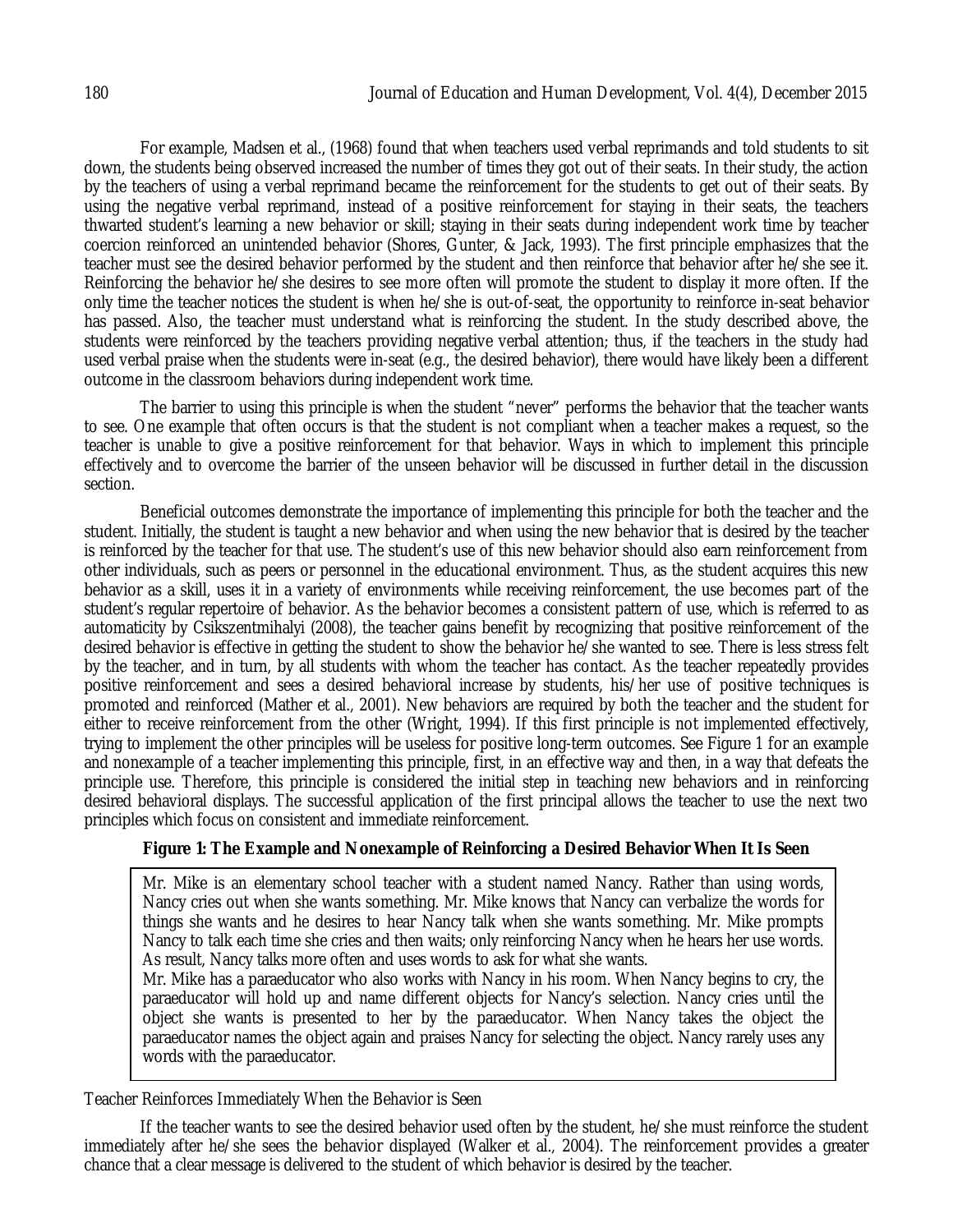#### Francie Murry 181

This principle emphasizes that reinforcement must be provided right after the occurrence of the behavior you want because the positive reinforcement strengthens the desired behavior when it is given immediately after the behavior is performed (Martin & Pear, 1978). The teacher must reinforce without delay if the goal is to see the student exhibit the desired behavior frequently, and he/she must provide the positive reinforcement immediately if he/she want to see the positive impact of the reinforcement. There is a systematic relationship between the desired behavior and the consequences (Kerr & Nelson, 1989). Again, the reminder is provided for the teacher; the reinforcement provided by the teacher to the student must be viewed as desirable by the student (Haring & Phillips, 1972).

If the teacher delays giving reinforcement immediately upon seeing the desired behavior, he/she risk having the student not understand which behavior is being reinforced (Mather & Goldstein, 2001). This principle requires that the teacher gives reinforcement for a desired behavior immediately to get the student to use the desired behavior more often leading to its use with automaticity.

The importance of this principle is demonstrated by the beneficial outcome of the student using a new desired behavior. During the initial stages when teachers want to see a desired behavior, the principle of immediately reinforcing the behavior with consistency is essential (Walker et al., 2004). Benefits of this principle for the student is that it immediately provides him/her with the understanding of what the teachers want him/her to do and the reinforcement promotes the student's generalized use of new desired academic behaviors and/or new social behaviors (Ryan, Pierce, & Mooney, 2008). The example and nonexample in Figure 2 provide a typical teacher dilemma when trying to provide reinforcement immediately to control fidelity. Providing reinforcement immediately and consistently when the behavior is seen provides necessary feedback. The feedback encourages the occurrence at the level of automaticity and the likelihood that the increased behavior will be used in other settings beyond the initial reinforcement setting.

#### **Figure 2: Example and Nonexample of Reinforcing Immediately When the Behavior Is Seen**

Mr. Anderson is attempting to increase the number of times Jack raises his hand when he wants to talk in class. Mr. Anderson immediately reinforces Jack when he raises his hand by giving him a favorite game card and praising him. The first week, Jack raised his hand and received the reinforcement immediately. During the week, he significantly increased the number of times he used his hand to get permission to talk. During the second week, two things occur that made reinforcement inconsistent. Mr. Anderson sometimes allowed a particular student to just begin talking without raising his hand and whenever class was chaotic and hand-raising was requested, reinforcement for Jack's hand-raising was totally forgotten or delayed. As a result, Jack frequently talked without raising his hand for permission. Mr. Anderson realized, because he had been inconsistent in giving the reinforcement, Jack was not raising his hand to get permission to talk. Mr. Anderson recognized that he had created the reoccurring problem of Jacking not raising his hand and began immediately and consistently reinforcing Jack's hand-raising behavior.

Teachers Must Reinforce Each Time They See the Behavior

If the teacher wants to reinforce a new behavior, so the student is doing it as often as the teacher desires, then during the initial stages the behavior must be reinforced each time the teacher sees the student perform it (Walker et al., 2004). Even if that behavior is seen many times in the same day, the teacher must reinforce it each time, especially when he/she first sees the student initiating the display.

This principle and the previous one are often viewed as synonymous with one another. When teachers first hear them they do not recognize the separateness of steps because of the dependency the principles have upon one another; each principle is an individual entity. The importance of this principle is consistency while the other is immediacy. When the teacher begins to sees the behavior demonstrated consistently by the student he/she can be assured that he/she is applying the principle correctly. The goal of using this principle is to get the student to perform the behavior more often because the more the behavior is performed, the more natural it becomes. An academic example for this principle is a student who receives reinforcement each time for spelling words correctly. The student will put forth more effort to correctly spell all words if he/she feels correctly spelling words is rewarding and if he/she views the reinforcement being given as reinforcing (Brownell et al., 2012).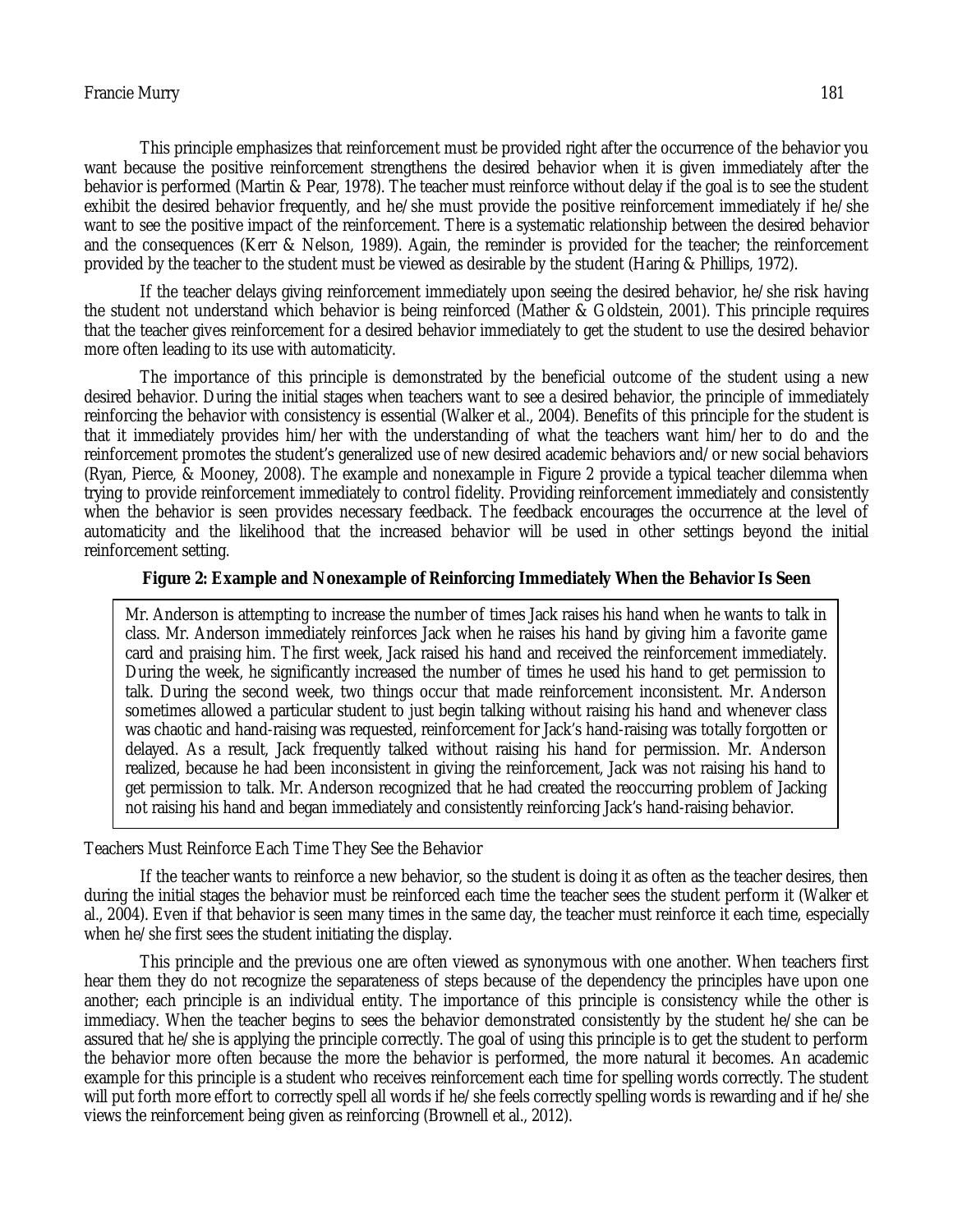This student's increase in performance will also be highly noticeable if the teacher is reinforcing the new behavior each time he/she sees it because the new learning will be demonstrated quickly by the student. The fastest way to get a student to display the new spelling behavior is to provide the reinforcement they desire each time they display the desired spelling behavior. If the teacher is delivering reinforcement each time the student is doing the desired behavior, the behavior will be performed by the student easily and eventually without prompting from the teacher. The student's use of the behavior will become habitual and will eventually be done with automaticity. The behavior has a greater chance of being performed if it is something useful, natural, or helps the student get the desired reinforcement.

The example in Figure 3 describes how Mr. Meyers identifies a specific behavior and provides reinforcement that will allow the student to perform the behavior more often and continue to do so without a prompt. In the nonexample, the second teacher, Mrs. Williams does not reinforce each time the behavior is seen. A nonexample is provided to ensure that the reader can identify the difference between both the use of consistent reinforcement for the desired behavior and the lack of student consideration by the teacher for the desired reinforcement. It is clear that the word "Good" is not considered as reinforcement by the student.

### **Figure 3: Example and Nonexample of Reinforcing Each Time When the Behavior Is Seen**

Mr. Meyers wants Joni to join in the science class discussions with comments relevant to the topic. Each time Joni provides a relevant comment during a class discussion, Mr. Meyers provides reinforcement about the specific way in which Joni added to the discussion. Social reinforcement is consistently given for two weeks every time Mr. Myers hears Joni contribute a relevant comment during class discussion. Mr. Meyers continues reinforcing Joni's discussion behavior until Joni is able to join in the class discussion in a relevant without prompting. Mrs. Williams also wants Joni to join in her social studies class discussions with relevant comments. Each Joni provides any comment during class discussion Mrs. Williams corrects Joni if her comment is not relevant or says "Good" when Joni's comment is relevant. Mrs. Williams corrects Joni if her comment is not relevant. Mrs. Williams often simply moves on with the discussion after a comment without any recognition one way or the other. Joni increases his nonrelevant comments in Mrs. Williams' class.

If the Teacher Uses a Tangible Reinforcer, Then Pair it with a Social Reinforcer

There are times a student needs motivation or an incentive to begin using a behavior he/she does not use or has not been taught previously. Tangible reinforcement can be powerful and sometimes is necessary to move a student toward displaying an uncomfortable or unfamiliar behavior. The tangible must be an item that the student desires and sees as rewarding. Eventually, teachers will want to stop giving the tangible reinforcement and have the student use the behavior without a prompt (Dozier et al., 2012). Social reinforcement is usually desired by the student from a designated individual or a peer group. The designated individual may not be the teacher, and thus, the individual who provides the social reinforcement must be identified as desirable to the student (Jones et al., 2014).

Many teachers think of reinforcement as a tangible and believe reinforcement should be given rarely and only when the students are doing something extraordinary to earn it. Tangibles have quite a controversial history and eventually the teacher will want to move away from using tangible reinforcement and use the power of the social reinforcement to maintain the behavior performance (Gable & Hendrickson, 2003). If a tangible is necessary to support the initiation of the behavioral display, the teacher can stop using the tangible reinforcement once the student uses the desired behavior at the satisfactory level. The level of satisfaction is set when the teacher first identifies the behavior he/she wanted to see the student display. Reinforcement must still be given to maintain the student's use of the behavior. The continued use of the social reinforcement, whether given by the teacher or by others such as paraeducators, administrators, or peers, depending on who students find most potent, can be very powerful in maintaining the desired behavior (Jones et al., 2011). Once the tangible reinforcement is faded and no longer given, the social reinforcement should be continued to maintain the desired behavior. To achieve effective maintenance, pair a tangible, if used, with a social reinforcer.

The ultimate importance of this principle is to get the student to use the desired behavior and then, to continue using it, supporting the student's automaticity in the decision to use it when needed. See Figure 4 for an example and nonexample of teachers using a tangible with a social reinforcer.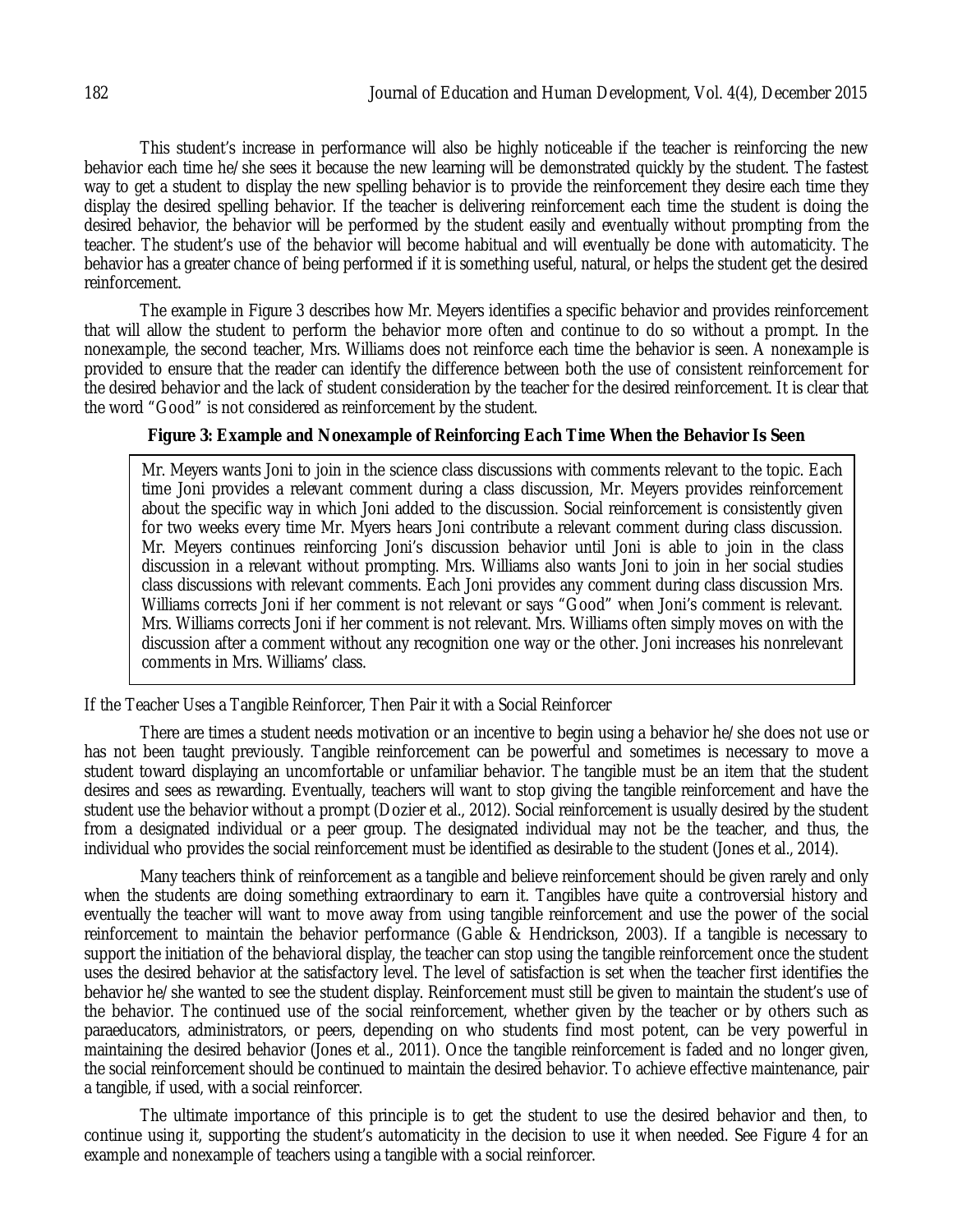The example demonstrates that by initially pairing a tangible with social reinforcement the desired behavior can be maintained after the tangible is no longer given. In the nonexample, the science teacher provides a tangible, however, fails to target a behavior to reinforce consistently and did not pair a social reinforcer with the tangible.

### **Figure 4: Example and Nonexample of Pairing Tangible and Social Reinforcement**

simple sentence; he begins by first explaining what a simple sentence includes and then provides an example. Mr. Mr. Jackson works with Alexia who is not able to write a simple sentence. Mr. Jackson desires to see Alexia write a Jackson uses this teaching method dai

ly for 1 week and then has Alexia write her own simple sentence. Each time she writes a sentence successfully, Mr. Jackson reinforces her by giving her a RTI school ticket and a big smile. Alexia tells Mr. Jackson she loves getting the tickets and enjoys his class. After two weeks Alexia begins writing her own sentences and showing them to Mr. Jackson even when it was not writing time. The teaching sessions, with reinforcement, are continued for 1 month. By the end of the month, Alexia is independently writing three simple congruent sentences. Mr. Jackson continued to give her the ticket paired with a smile as reinforcement each time she produced sentences of that quality level. Mr. Jackson shared what he was doing with the science teacher. The science teacher desired to see Alexia write in his classroom. The science teacher told Alexia to write sentences for her science assignments and when she wrote any words on her paper he gave her a RTI school ticket the following day. Alexia did not perform well in writing sentences in science. Mr. Jackson explained the need for immediacy and consistency in reinforcement and the possibility of needing to pair a tangible with a social reinforcer to the bewildered science teacher.

Tangibles are often used by teachers without considering whether they are needed or even desired by the students. The main purpose for using tangible reinforcement is to initiate the student's use of a specific behavior, especially if he/she does not initially use the skill. The implementation of this principle will benefit and assist the student in reaching satisfactory use of the desired behavior and benefit the teacher in understanding tangible reinforcement does not need always to be used to support student use of new behaviors (Walker et al., 2004).

Once the Behavior Reaches Satisfaction, Teachers Do Not Need to Reinforce All the Time

The teacher must have previously decided what level of performance he/she would be satisfied with when he/she see the student perform the desired behavior to know when to begin to reinforce intermittently. This decision is made by the teacher before the student shows the desired behavior consistently. Mr. Jackson, in Figure 4, preset his level of satisfaction for Alexia by examining her baseline and predicting how long she would need to be reinforced to accomplish the task he was teaching. He considered her initial level of motivation to perform the task when he decided a tangible was also necessary. Knowing the baseline of the behavior displayed by the student can help teachers predict levels of satisfaction with student performance. If personnel are collaborating on the student behavior, the group can predict at what level or to what degree the student can achieve the desired behavior. Once the student performs the desired behavior at the level of satisfaction, it is no longer reinforced each time or immediately after the teacher sees the display (Martin & Pear, 1978). The teacher makes the decision to provide reinforcement only every nth time the behavior is seen. The intermittent reinforcement could be given, for instance, every  $3<sup>rd</sup>$  time the teacher sees the student display the behavior. As the student continues to display the behavior, the teacher begins to fades the reinforcement at an increasingly intermittent rate. If the reinforcement was a tangible paired with a social, the tangible is faded first, and the social reinforcer is continued at a consistent rate until satisfaction is met.

This principle of intermittent reinforcement is important to use after the student's behavior has reached the satisfactory level of performance that the teacher wants to see. The teacher will no longer give the reinforcement each time and immediately because the student is showing the learned behavior as a natural behavior without being prompted to use it (i.e., automaticity). The teacher calculates how much effort he/she provides so enough reinforcement is given to sustain or maintain the student's use of the desired behavior (Walker et al., 2004). It may be necessary not to fade the reinforcement as quickly as first predicted; the rate of intermittent reinforcement is indicated by the student use and maintenance of the behavioral display.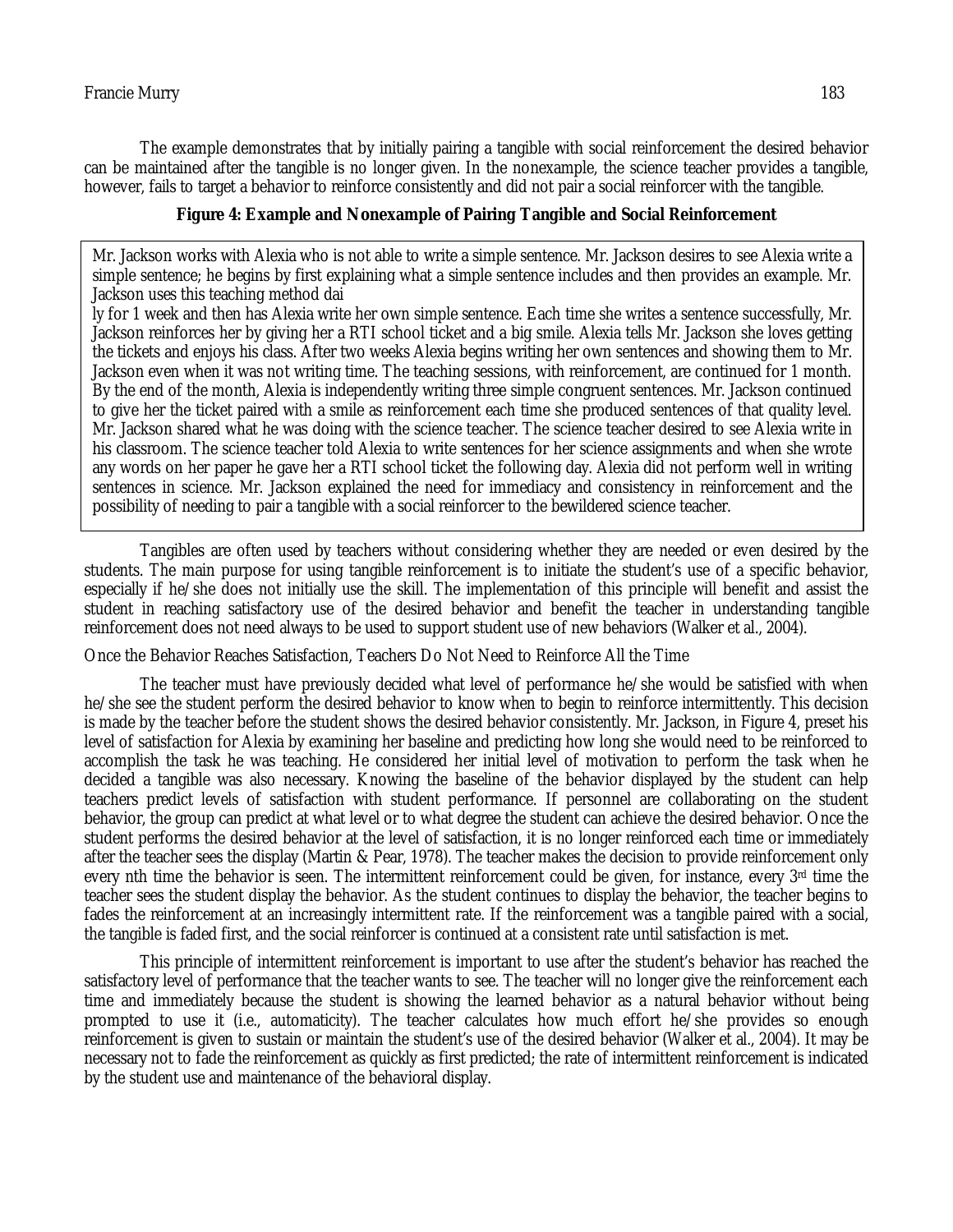See Figure 5 for an example of intermittent reinforcement with a plan for fading the tangible and continuing the utilization of the social reinforcer. Also included in Figure 5 is a nonexample of the way to effectively use intermittent reinforcement. The emphasis for using this principle is to promote the student's use of the behavior as his/her own and in a way that allows him/her to get reinforced naturally. The use of this principle by the teacher indicates that the student is performing the desired behavior at a level that is seen as natural and commensurate with same age or developmental age peers. The student may need to be directly taught that the use of this behavior can be used in other settings as well as with other individuals if he/she is not using it elsewhere.

### **Figure 5: Example and Nonexample of Reinforcement after Behavior Has Reached Satisfaction**

Ms. Williams wants to increase the number of addition problems Mike completes correctly during seatwork time. Ms. Williams is reinforcing Mike each time and immediately upon his completion of each correct addition problem. Mike is not excited to do seatwork and in the past has been able to avoid it by being openly noncompliant. Ms. Williams provides a powerful incentive by combining a tally mark (exchangeable for a tangible) and a pat on the back when Mike completes a problem. Mike feels rewarded by both the tally mark and the social pat on the back. Ms. Williams uses Mike's baseline work (i.e., up to 15 problems) completion to decide that her satisfactory level would be reached when Mike displays completing 20 addition problems independently. After Mike is able to complete the 20 problems correctly during independent seatwork, Ms. Williams plans to reinforce him in intervals rather than each time, watching to ensure that Mike stays motivated and consistent with his work. A nonexample would occur if Ms. Williams decides one day to wait and reinforce Mike when he completes 5 problems correctly rather than each problem. If Mike performed that day by completing 5 problems without

receiving reinforcement immediately and each time and this caused Ms. Williams to decide he could do the rest without reinforcement, then he may begin to perform as inconsistently as the teacher reinforces. As a result Mike would not reach a satisfactory level and Ms. Williams would not be satisfied. Mike would more than likely not become independent during seatwork and Ms. Williams would believe the technique "did not work".

Other school personnel should also prompt and socially reinforce the student when they see him/her performing the behavior in other settings. The teacher can support colleagues' understanding that they also help strengthen the behavior through reinforcing the student's intrinsic appreciation of performing the behavior and through the extrinsic reactions from others seeing the student perform the behavior. By having teachers and others reinforce the desired behavior, it will help the student to continue performing it (Zirpoli & Melloy, 1993).

### **Results**

The primary intent of this study was to determine whether there was any differences in teacher perception of their confidence and ability to work with students' with challenging behaviors before and after training and practice using the five principles of behavior reinforcement. Teachers responses regarding their level of confidence when working with challenging student behaviors, perceived abilities to make behavior changes in students with challenging behaviors, ease of data collection for identifying baseline and post data on targeted student behaviors, and fidelity of behavioral change techniques for intervention were analyzed by a comparison of means using a paired-sample t-test to evaluate the null hypothesis.

The t-test results indicate that there is a statistically significant difference between the teachers' confidence, perceived abilities, data collection, and fidelity of implementing behavior change and working with students with challenging behaviors before and after the classroom management course focused on the five principles of behavior reinforcement. As displayed in Table 1, there are statistically significant differences, at the .05 significance level, in pre to post scores on the survey for teacher perceived confidence, ability and use of the five principles of behavior reinforcement. Results show that confidence, perceived ability and technique use increased. The increased in perception regarding ability and technique use was positively correlated with the teachers' graded project where they demonstrated the ability to use of the five principles to reinforce behavior change.

Results of the paired samples t-test show that mean survey differs before taking the course and implementing the five principles (M = 2.44, SD = 1.014) and after taking the course and implementing the five principles (M =  $3.62$ , SD = .793) at the .05 level of significance (t = -7.50, df = 33, n = 34, p < .05, 95% CI for mean difference 1.51 to -.860, r = .531). (See Table 1).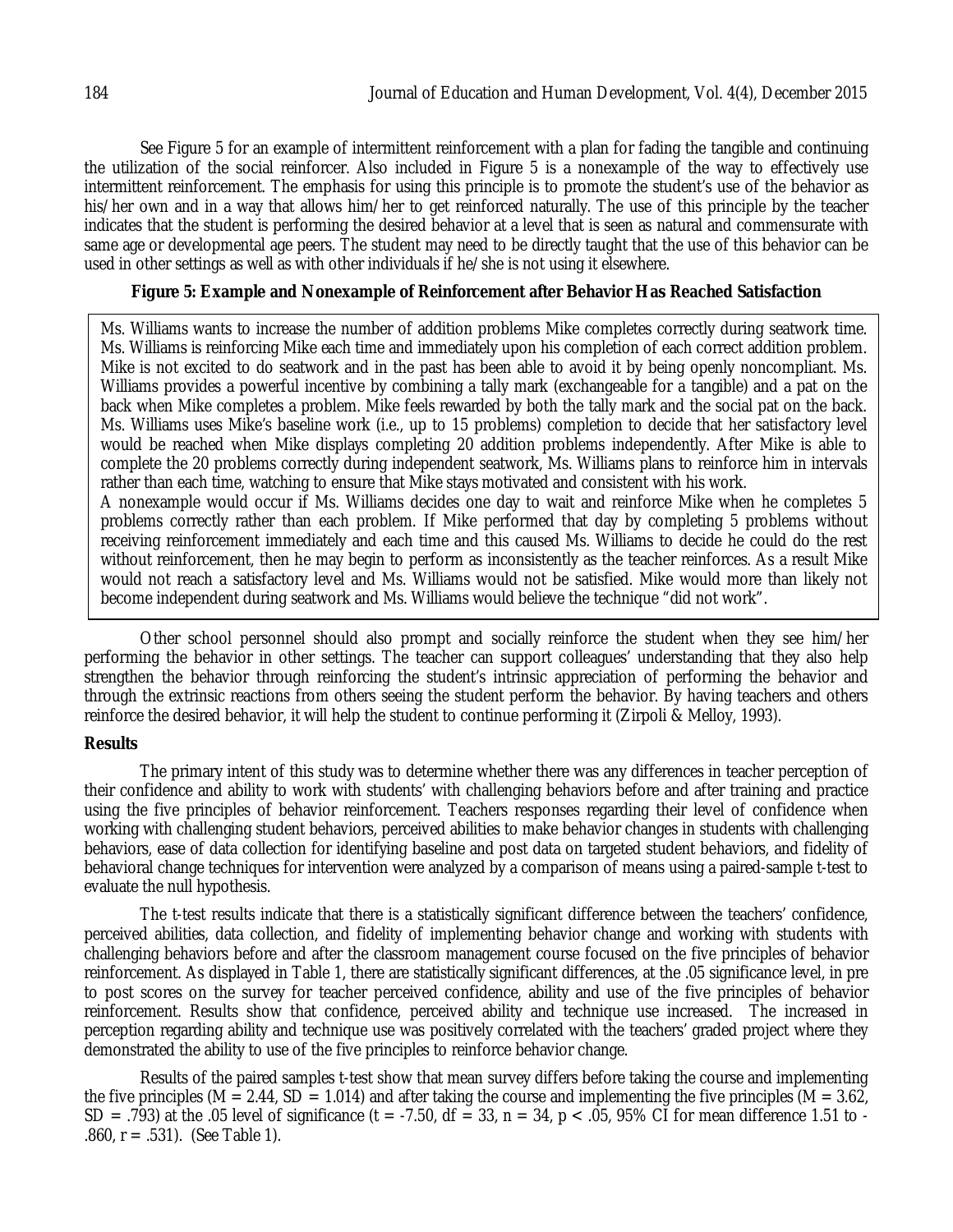|                | Before Five<br><b>Principles</b> |      | After Five<br><b>Principles</b> |      | 95% CI for Mean<br>Difference |              |         |          |           |
|----------------|----------------------------------|------|---------------------------------|------|-------------------------------|--------------|---------|----------|-----------|
| <b>Dutcome</b> | M                                |      | M                               |      |                               |              |         |          | df        |
|                | ـ 44∴                            | .014 | 3.62                            | .793 | 34                            | -.860<br>.51 | $.531*$ | $-7.50*$ | n n<br>აა |
| .05.           |                                  |      |                                 |      |                               |              |         |          |           |

### **Discussion**

Behavior change and reinforcement are integral to teachers' everyday success and ability to continue the flow of instruction without interruption. Much stress and lost academic time can be alleviated when teachers begin their classes with the mindset of using the principles of behavior that reinforce, sustain, and maintain the desired student behavior displays. Teachers must be introduced to or reminded of the effectiveness of the well-researched use of the principles of behavior reinforcement and maintenance. Using the five principles for behavior reinforcement and maintenance has to be intentionally and consistently used in order for teachers and students to be successful.

#### An Example of All Principles Use

If class rule-breaking behaviors occur, a teacher can begin by reminding the student of the rules and if necessary, then implement the principles of behavior reinforcement with *a focus on the behavior that needs to be seen*  (Principle 1). Once the teacher can reinforce the behavior, he/she desires to see the student perform they must consistently use the principles to *reinforce the behavior immediately* (Principle 2) *and to reinforce each time* (Principle 3) *when the behavior is seen*. If the teacher believes the student needs support to begin using the desired behavior, he/she must first ensure that the reinforcement provided is viewed as reinforcing to the student. If support is still necessary, provide a tangible seen as desirable by the student. The teacher can then implement the principle of *when a tangible is given it must be paired with a social reinforcer* (Principle 4). The tangible will be faded while continuing the social reinforcer to maintain the behavior throughout the intermittent reinforcement stage. Upon seeing the behavior performed by the student *to the teachers' satisfaction, the teacher can begin to intermittently reinforce the behavior* (Principle 5). The follow-through of the five principles implementation by the teacher will prevent, alleviate, and eliminate the display of low-level challenging behaviors by their class or individual students.

The teachers in the study felt increased confidence to deal with challenging behaviors. Teaching the desired behavior requires the teacher to know and understand the steps involved in the skill or behavior they desire to see. The typical barrier for reinforcing Principle 1 was trying to get the student to display any part or step of the skill or behavior if they never used it. The process of dissecting the skill into teachable steps is referred to as a task analysis (Clark et al., 2012). When students fail to display a part of the behavior or the entire behavior initially, a task analysis of the steps involved in doing the behavior must be outlined. The teacher can begin by directly prompting the student to perform the behavior step-by-step. It is appropriate to use prompts to get the student to perform a step of a behavior so that it can be reinforced when teachers never see the entire behavior performed. If the student does not respond to prompting, modeling by the teacher or a peer can be used showing one or a variety of ways to perform the behavior (Bandura, 1981). Self-as-model through video-taping the student performing the behavior and having the student watch themselves performing the behavior well and being reinforced for doing so is another research-based practice that is effective (Axelrod, Bellini, & Markoff, 2014).

The teachers' perceived abilities to make behavior changes in students with challenging behaviors increased significantly, especially in the area of tangible reinforcer use. They became aware and recognized when to use tangibles. If the student does not respond as the teacher desires, a tangible paired with social reinforcement can be used to get the student to initiate performing the behavior. Ensure that the reinforcement being used is one that is desired and is viewed as rewarding by the student. Given the many responsibilities teachers have, teachers in this study found it difficult to collect data with ease in a systematic and consistent way. Techniques for more ease of data collection are necessary as teachers in this study found having baseline to work from was essential in predicting how long before students would display behaviors at a satisfactory level. Having ease of data collection will also provide confirmation on the fidelity of behavioral change techniques for intervention being used by all school personnel involved.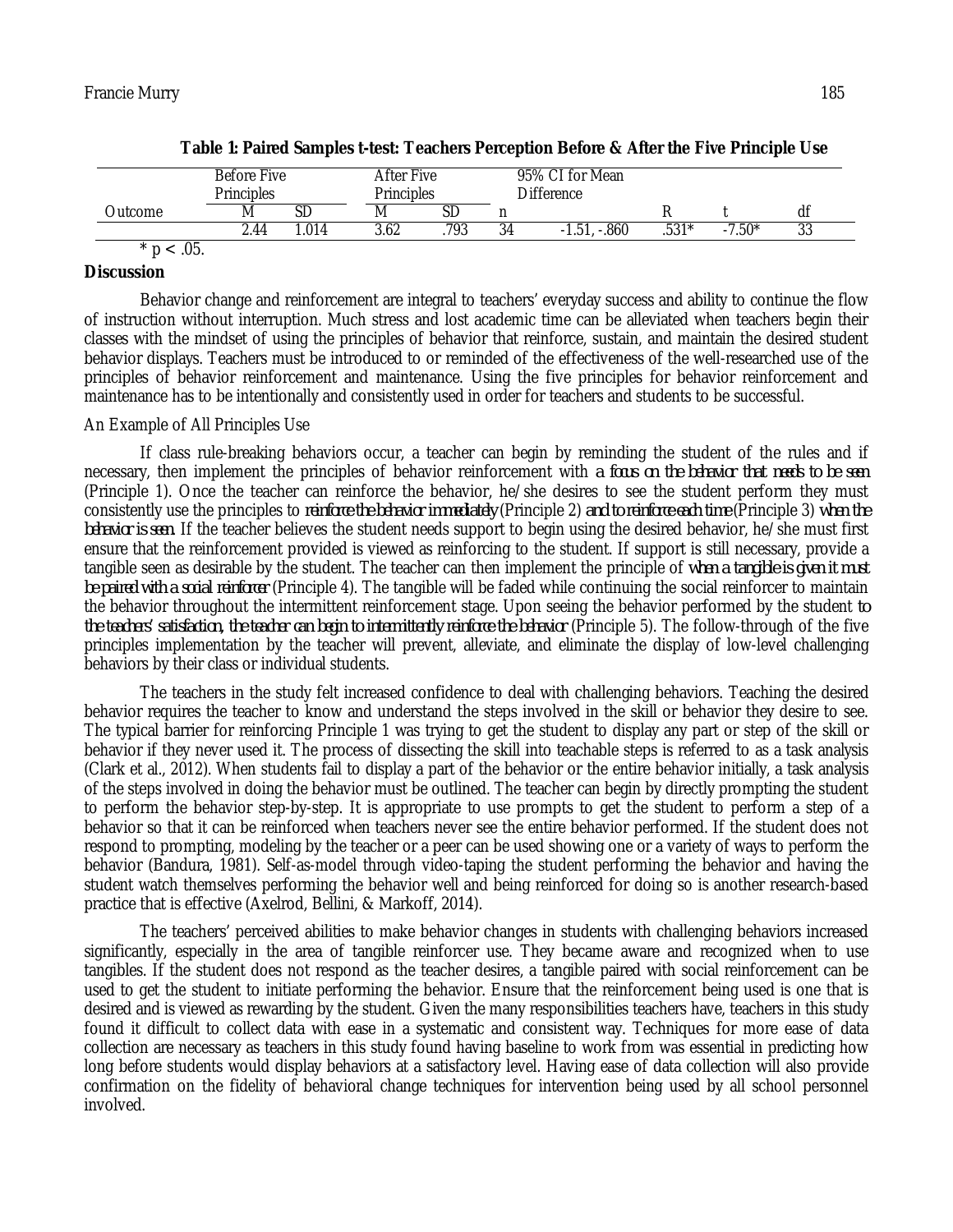Teachers in the study indicated needed clarity on these essential environments in order to implement the five principles effectively. For teachers to increase the maintenance and transfer of the skills or behaviors learned, there must be multiple opportunities and settings for students to use the behavior. For the teachers to orchestrate situations in the student's educational setting where the student can use the behavior and where it can be reinforced by others when displayed, they must have cooperation from others within the setting. Further use of and research into collaborative techniques teachers can use with colleagues in educational settings is needed to create authentic situations that will promote student maintenance and transfer of skills and behaviors. The results of this study indicate that once teachers have the opportunity to learn and practice the five principles for behavior reinforcement that they can implement and effect change for the students' benefit in both social and academic settings.

### **References**

- Abidin, R.R., & Robinson, L.L. (2002). Stress, biases, or professionalism: What drives teachers' referral judgments of students with challenging behaviors? *Journal of Emotional and Behavioral Disorders, 10*, 204-212.
- Axelrod, M. I., Bellini, S., & Markoff, K. (2014). Video self-modeling: A promising strategy for noncompliant children. Behavior Modification, 1-20. DOI: 10.1177/0145445514521232
- Bach, P. & McCracken, S. G. (2006) Best practice guidelines for behavioral interventions.
- Bandura, A. (1986). Social foundations of thought and action: A social cognitive theory. Englewood Cliffs, NJ: Prentice-Hall, Inc.
- Bogen, M. (2009, May/June). Beyond the discipline handbook. *Harvard Education Letter, 25*(3), Retrieved June 10, 2011, from http://www.hepg.org/hel/article/160
- Brownell, M.T., Smith, S.J., Crockett, J.B., & Griffin, C.C. (2012). *Inclusive instruction: Evidence-based practices for teaching students with disabilities*. NY: The Guilford Press.
- Clark, R. C., Pugh, C.M., Yates, K.A., Inaba, K., Green, D.J., & Sullivan, M.E. (2012). The use of cognitive task analysis to improve instructional descriptions of procedures. *Journal of Surgical Research, 173*(1), e37-e42. DOI: 10.1016/j.jss.2011.09.003
- Csikszentmihalyi, M. (2008). Flow: The Psychology of Optimal Experience. London: Harper Collins.
- Dozier, C.L., Iwata, B. A., Thomason-Sassi, J., Worsdell, A.S., & Wilson, D.M. (2012) A comparison of two pairing procedures to establish praise as a reinforcer. *Journal of Applied Behavior Analysis, 45*(4), 721-735. DOI: 10.1901/jaba.2012.45-721
- Elam, S.M., Rose, L.C., & Gallup, A.M. (1996). The 28th annual Phi Delta Kappa/Gallup poll of the public's attitudes toward the public schools. *Phi Delta Kappan, 77*, 41–55.
- Fisher, W. W., Piazza, C.C., Roane, H.S. (2011) Handbook of Applied Behavior Analysis. NY: Guilford Press.
- Gable, R.A., & Hendrickson, J.M. (2003). Strategies for maintaining positive behavior change stemming from functional behavioral assessment in schools. *Education and Treatment of Children, 23*(3), 286-297.
- Gallup (2011). Education. Retrieved August 10, 2011, from http://www.gallup.com/poll/1612/education.aspx
- Greer-Chase, M., Rhodes, W.A., & Kellam, S. G. (2002). Why the prevention of aggressive disruptive behaviors in middle school must begin in elementary school. *The Clearing House, 75*(5), 242-245.
- Haring, N.G., & Phillips, E.L. (1972) *Analysis and modification of classroom behavior*. Englewood Cliffs, NJ: Prentice-Hall.
- Hook, P. (2009). *A pocket guide to insects*. New York: Parragon.
- Jones, R. M., Somerville, L. H., Li, J., Ruberry, E. J., Libby, V., Glover, G., Casey, B. J. (2011). Behavioral and neural properties of social reinforcement learning*. Journal of Neuroscience, 31*(37), 13039–13045.
- Jones, R. M., Somerville, L. H., Li, J., Ruberry, E. J., Powers, A., Mehta, N., Dyke, J., & Casey, B. J. (2014). Adolescent-specific patterns of behavior and neural activity during social reinforcement learning. *Cognitive Affective Behavior Neuroscience 14*, 683–697. DOI 10.3758/s13415-014-0257-z
- Kerr, M.M., & Nelson, C.M. (1989). *Strategies for managing behavior problems in the classroom*. Columbus, OH: Merrill.
- Lerman, D.C., & Iwata, B.A. Prevalence of the extinction burst and its attenuation during treatment. *Journal of Applied Behavior Analysis, 28*(1) 93-94.
- MacDonald, V., & Speece, D.L. (2001). Making time: A teacher's report of her first year of teaching children with emotional disorders. *Journal of Special Education, 35,* 84-91.
- Madsen, C.H., Becker, W.C. Thomas, D. R. Koser, L., & Pkager, E. (1968). An analysis for the reinforcing function of "sit down" commands. *Journal of Readings in Education Psychology*, 265-278.